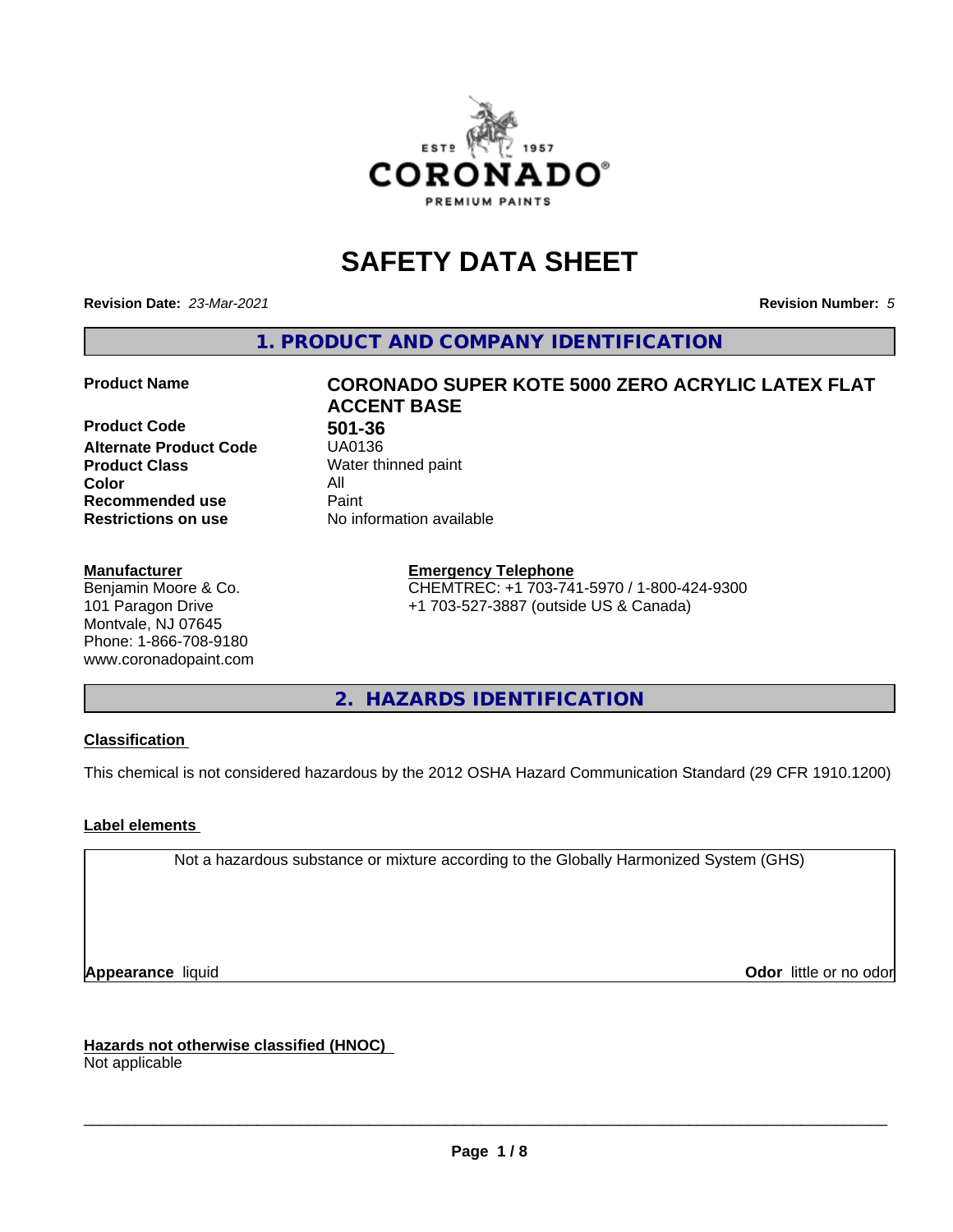#### **Other information**

No information available

 **WARNING:** This product contains isothiazolinone compounds at levels of <0.1%. These substances are biocides commonly found in most paints and a variety of personal care products as a preservative. Certain individuals may be sensitive or allergic to these substances, even at low levels.

\_\_\_\_\_\_\_\_\_\_\_\_\_\_\_\_\_\_\_\_\_\_\_\_\_\_\_\_\_\_\_\_\_\_\_\_\_\_\_\_\_\_\_\_\_\_\_\_\_\_\_\_\_\_\_\_\_\_\_\_\_\_\_\_\_\_\_\_\_\_\_\_\_\_\_\_\_\_\_\_\_\_\_\_\_\_\_\_\_\_\_\_\_

# **3. COMPOSITION INFORMATION ON COMPONENTS**

| $-1$<br>$ -$<br>name<br>шка | ਂ Nc                                     | . .<br>n                                                 |
|-----------------------------|------------------------------------------|----------------------------------------------------------|
| iestoni<br>ıt               | $\Omega$<br>$\sim$ $\sim$<br>$-0$<br>ิบม | $\sim$ $\sim$<br>$\sim$<br>-<br>ັບ<br>.J.<br>$\tilde{ }$ |

|                                                  | 4. FIRST AID MEASURES                                                                                    |
|--------------------------------------------------|----------------------------------------------------------------------------------------------------------|
| <b>General Advice</b>                            | No hazards which require special first aid measures.                                                     |
| <b>Eye Contact</b>                               | Rinse thoroughly with plenty of water for at least 15 minutes and consult a<br>physician.                |
| <b>Skin Contact</b>                              | Wash off immediately with soap and plenty of water while removing all<br>contaminated clothes and shoes. |
| <b>Inhalation</b>                                | Move to fresh air. If symptoms persist, call a physician.                                                |
| Ingestion                                        | Clean mouth with water and afterwards drink plenty of water. Consult a physician<br>if necessary.        |
| <b>Most Important</b><br><b>Symptoms/Effects</b> | None known.                                                                                              |
| <b>Notes To Physician</b>                        | Treat symptomatically.                                                                                   |
|                                                  | 5. FIRE-FIGHTING MEASURES                                                                                |

| <b>Suitable Extinguishing Media</b>                   | Use extinguishing measures that are appropriate to local<br>circumstances and the surrounding environment.                                   |
|-------------------------------------------------------|----------------------------------------------------------------------------------------------------------------------------------------------|
| Protective equipment and precautions for firefighters | As in any fire, wear self-contained breathing apparatus<br>pressure-demand, MSHA/NIOSH (approved or equivalent)<br>and full protective gear. |
| <b>Specific Hazards Arising From The Chemical</b>     | Closed containers may rupture if exposed to fire or<br>extreme heat.                                                                         |
| Sensitivity to mechanical impact                      | No.                                                                                                                                          |
| Sensitivity to static discharge                       | No.                                                                                                                                          |
| <b>Flash Point Data</b><br>Flash point (°F)           | Not applicable                                                                                                                               |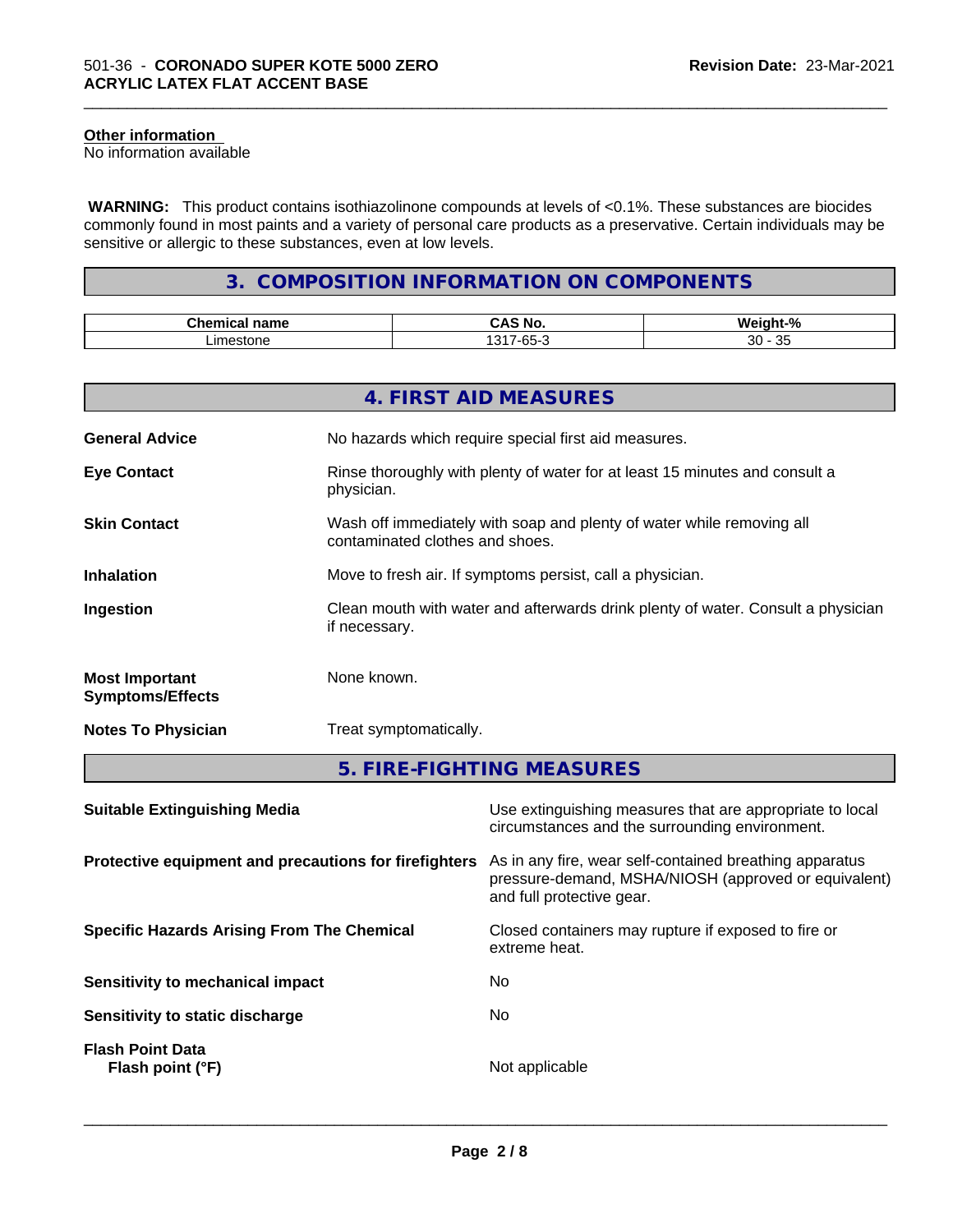| Flash Point (°C)<br>Method                                    |                        | Not applicable<br>Not applicable |                                |
|---------------------------------------------------------------|------------------------|----------------------------------|--------------------------------|
| <b>Flammability Limits In Air</b>                             |                        |                                  |                                |
| Lower flammability limit:<br><b>Upper flammability limit:</b> |                        | Not applicable<br>Not applicable |                                |
| <b>NFPA</b><br>Health: 1                                      | <b>Flammability: 0</b> | <b>Instability: 0</b>            | <b>Special: Not Applicable</b> |
| <b>NFPA Legend</b><br>0 Not Horordoug                         |                        |                                  |                                |

\_\_\_\_\_\_\_\_\_\_\_\_\_\_\_\_\_\_\_\_\_\_\_\_\_\_\_\_\_\_\_\_\_\_\_\_\_\_\_\_\_\_\_\_\_\_\_\_\_\_\_\_\_\_\_\_\_\_\_\_\_\_\_\_\_\_\_\_\_\_\_\_\_\_\_\_\_\_\_\_\_\_\_\_\_\_\_\_\_\_\_\_\_

- 0 Not Hazardous
- 1 Slightly
- 2 Moderate
- 3 High
- 4 Severe

*The ratings assigned are only suggested ratings, the contractor/employer has ultimate responsibilities for NFPA ratings where this system is used.*

*Additional information regarding the NFPA rating system is available from the National Fire Protection Agency (NFPA) at www.nfpa.org.*

|                                  | 6. ACCIDENTAL RELEASE MEASURES                                                                                                                                                   |  |  |
|----------------------------------|----------------------------------------------------------------------------------------------------------------------------------------------------------------------------------|--|--|
| <b>Personal Precautions</b>      | Avoid contact with skin, eyes and clothing. Ensure adequate ventilation.                                                                                                         |  |  |
| <b>Other Information</b>         | Prevent further leakage or spillage if safe to do so.                                                                                                                            |  |  |
| <b>Environmental precautions</b> | See Section 12 for additional Ecological Information.                                                                                                                            |  |  |
| <b>Methods for Cleaning Up</b>   | Soak up with inert absorbent material. Sweep up and shovel into suitable<br>containers for disposal.                                                                             |  |  |
|                                  | 7. HANDLING AND STORAGE                                                                                                                                                          |  |  |
| <b>Handling</b>                  | Avoid contact with skin, eyes and clothing. Avoid breathing vapors, spray mists or<br>sanding dust. In case of insufficient ventilation, wear suitable respiratory<br>equipment. |  |  |
| <b>Storage</b>                   | Keep container tightly closed. Keep out of the reach of children.                                                                                                                |  |  |
| <b>Incompatible Materials</b>    | No information available                                                                                                                                                         |  |  |
|                                  |                                                                                                                                                                                  |  |  |

**8. EXPOSURE CONTROLS/PERSONAL PROTECTION**

#### **Exposure Limits**

| <b>Chemical name</b> | <b>ACGIH TLV</b> | <b>OSHA PEL</b><br>--                 |
|----------------------|------------------|---------------------------------------|
| Limestone<br>.       | N/E              | <b>TWA</b><br>⊺ mɑ/m∘ ·<br>ں ا<br>. . |
|                      |                  | TWA<br>∴mq/m ں m<br>.                 |

#### **Legend**

ACGIH - American Conference of Governmental Industrial Hygienists Exposure Limits OSHA - Occupational Safety & Health Administration Exposure Limits N/E - Not Established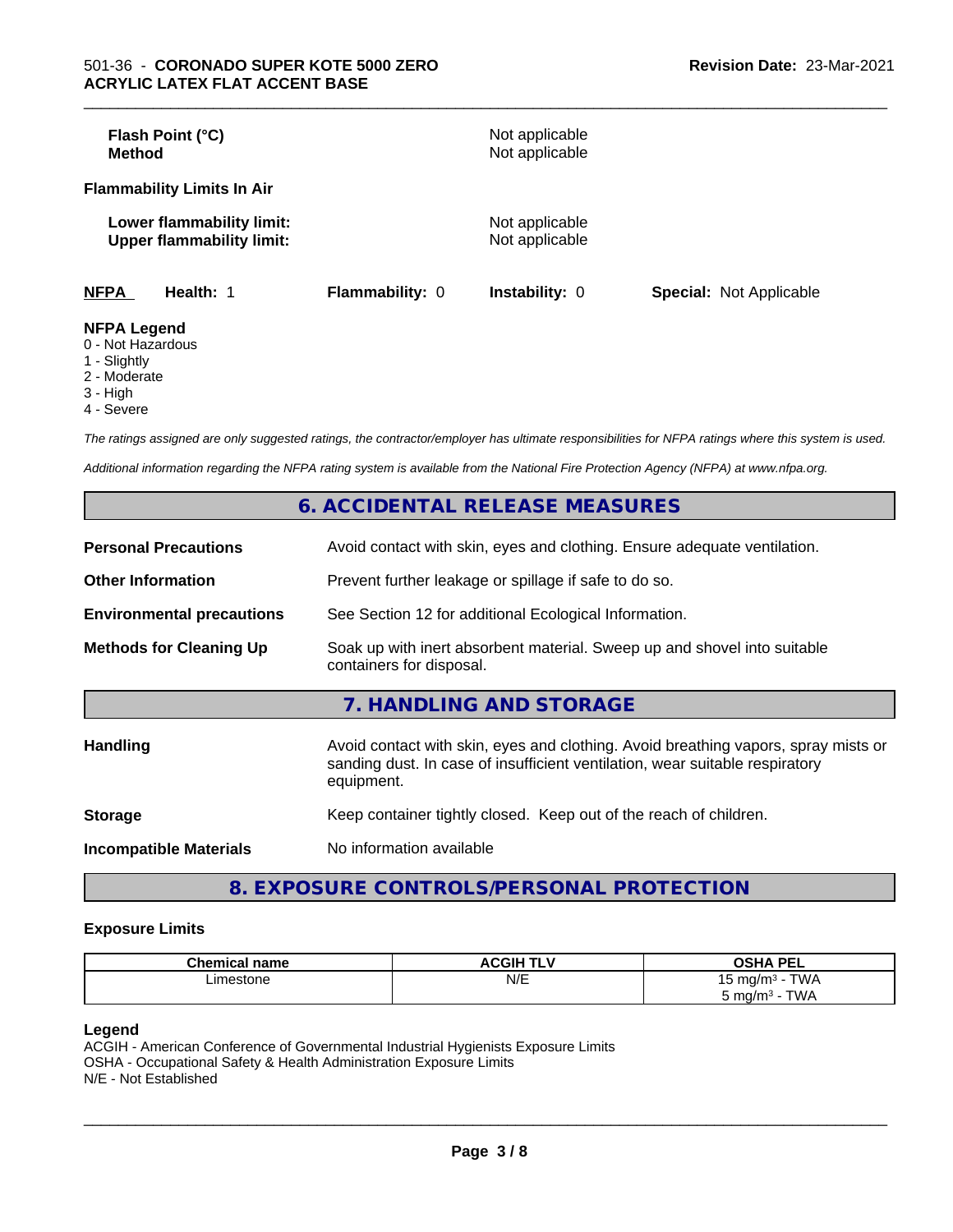| <b>Engineering Measures</b>          | Ensure adequate ventilation, especially in confined areas.               |
|--------------------------------------|--------------------------------------------------------------------------|
| <b>Personal Protective Equipment</b> |                                                                          |
| <b>Eye/Face Protection</b>           | Safety glasses with side-shields.                                        |
| <b>Skin Protection</b>               | Protective gloves and impervious clothing.                               |
| <b>Respiratory Protection</b>        | In case of insufficient ventilation wear suitable respiratory equipment. |
| <b>Hygiene Measures</b>              | Avoid contact with skin, eyes and clothing. Remove and wash contaminated |

clothing before re-use. Wash thoroughly after handling.

\_\_\_\_\_\_\_\_\_\_\_\_\_\_\_\_\_\_\_\_\_\_\_\_\_\_\_\_\_\_\_\_\_\_\_\_\_\_\_\_\_\_\_\_\_\_\_\_\_\_\_\_\_\_\_\_\_\_\_\_\_\_\_\_\_\_\_\_\_\_\_\_\_\_\_\_\_\_\_\_\_\_\_\_\_\_\_\_\_\_\_\_\_

# **9. PHYSICAL AND CHEMICAL PROPERTIES**

| Appearance                            | liquid                   |
|---------------------------------------|--------------------------|
| Odor                                  | little or no odor        |
| <b>Odor Threshold</b>                 | No information available |
| Density (Ibs/gal)                     | 10.75 - 10.85            |
| <b>Specific Gravity</b>               | $1.28 - 1.30$            |
| рH                                    | No information available |
| <b>Viscosity (cps)</b>                | No information available |
| Solubility(ies)                       | No information available |
| <b>Water solubility</b>               | No information available |
| <b>Evaporation Rate</b>               | No information available |
| Vapor pressure                        | No information available |
| <b>Vapor density</b>                  | No information available |
| Wt. % Solids                          | $45 - 55$                |
| <b>Vol. % Solids</b>                  | $30 - 40$                |
| Wt. % Volatiles                       | $45 - 55$                |
| Vol. % Volatiles                      | $60 - 70$                |
| <b>VOC Regulatory Limit (g/L)</b>     | < 5                      |
| <b>Boiling Point (°F)</b>             | 212                      |
| <b>Boiling Point (°C)</b>             | 100                      |
| Freezing point (°F)                   | 32                       |
| <b>Freezing Point (°C)</b>            | 0                        |
| Flash point (°F)                      | Not applicable           |
| Flash Point (°C)                      | Not applicable           |
| <b>Method</b>                         | Not applicable           |
| <b>Flammability (solid, gas)</b>      | Not applicable           |
| <b>Upper flammability limit:</b>      | Not applicable           |
| Lower flammability limit:             | Not applicable           |
| <b>Autoignition Temperature (°F)</b>  | No information available |
| <b>Autoignition Temperature (°C)</b>  | No information available |
| <b>Decomposition Temperature (°F)</b> | No information available |
| Decomposition Temperature (°C)        | No information available |
| <b>Partition coefficient</b>          | No information available |

# **10. STABILITY AND REACTIVITY**

**Reactivity Not Applicable** Not Applicable

**Chemical Stability Chemical Stability** Stable under normal conditions.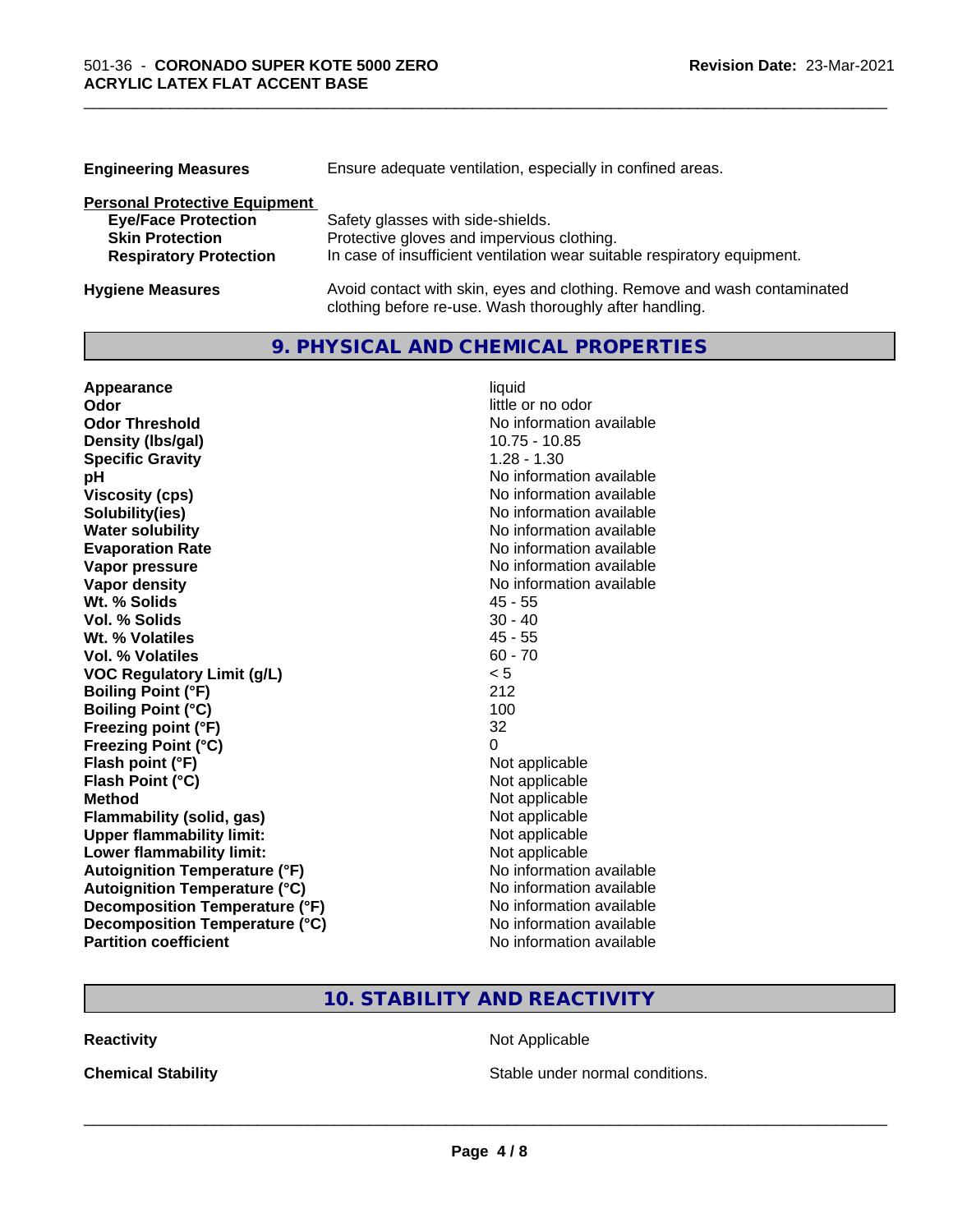| <b>Conditions to avoid</b>                                                   |                                                                          | Prevent from freezing.                                                                     |  |
|------------------------------------------------------------------------------|--------------------------------------------------------------------------|--------------------------------------------------------------------------------------------|--|
| <b>Incompatible Materials</b>                                                |                                                                          | No materials to be especially mentioned.                                                   |  |
| <b>Hazardous Decomposition Products</b>                                      |                                                                          | None under normal use.                                                                     |  |
| Possibility of hazardous reactions                                           |                                                                          | None under normal conditions of use.                                                       |  |
|                                                                              | 11. TOXICOLOGICAL INFORMATION                                            |                                                                                            |  |
| <b>Product Information</b>                                                   |                                                                          |                                                                                            |  |
| Information on likely routes of exposure                                     |                                                                          |                                                                                            |  |
| <b>Principal Routes of Exposure</b>                                          | Eye contact, skin contact and inhalation.                                |                                                                                            |  |
|                                                                              |                                                                          |                                                                                            |  |
| <b>Acute Toxicity</b>                                                        |                                                                          |                                                                                            |  |
| <b>Product Information</b>                                                   | No information available                                                 |                                                                                            |  |
| Symptoms related to the physical, chemical and toxicological characteristics |                                                                          |                                                                                            |  |
| <b>Symptoms</b>                                                              | No information available                                                 |                                                                                            |  |
|                                                                              |                                                                          | Delayed and immediate effects as well as chronic effects from short and long-term exposure |  |
| Eye contact                                                                  | May cause slight irritation.                                             |                                                                                            |  |
| <b>Skin contact</b>                                                          |                                                                          | Substance may cause slight skin irritation. Prolonged or repeated contact may dry          |  |
| <b>Inhalation</b>                                                            | skin and cause irritation.<br>May cause irritation of respiratory tract. |                                                                                            |  |
| Ingestion                                                                    |                                                                          | Ingestion may cause gastrointestinal irritation, nausea, vomiting and diarrhea.            |  |
| <b>Sensitization</b>                                                         | No information available                                                 |                                                                                            |  |
| <b>Neurological Effects</b>                                                  | No information available.                                                |                                                                                            |  |
| <b>Mutagenic Effects</b>                                                     | No information available.                                                |                                                                                            |  |
| <b>Reproductive Effects</b>                                                  | No information available.                                                |                                                                                            |  |
| <b>Developmental Effects</b>                                                 | No information available.                                                |                                                                                            |  |
| <b>Target organ effects</b>                                                  | No information available.                                                |                                                                                            |  |
| <b>STOT - single exposure</b>                                                | No information available.                                                |                                                                                            |  |
| <b>STOT - repeated exposure</b>                                              | No information available.                                                |                                                                                            |  |
| Other adverse effects                                                        | No information available.                                                |                                                                                            |  |
| <b>Aspiration Hazard</b>                                                     | No information available                                                 |                                                                                            |  |
| <b>Numerical measures of toxicity</b>                                        |                                                                          |                                                                                            |  |
| The following values are calculated based on chapter 3.1 of the GHS document |                                                                          |                                                                                            |  |

**Component Information**

**Chronic Toxicity**

# **Carcinogenicity**

*There are no known carcinogenic chemicals in this product above reportable levels.*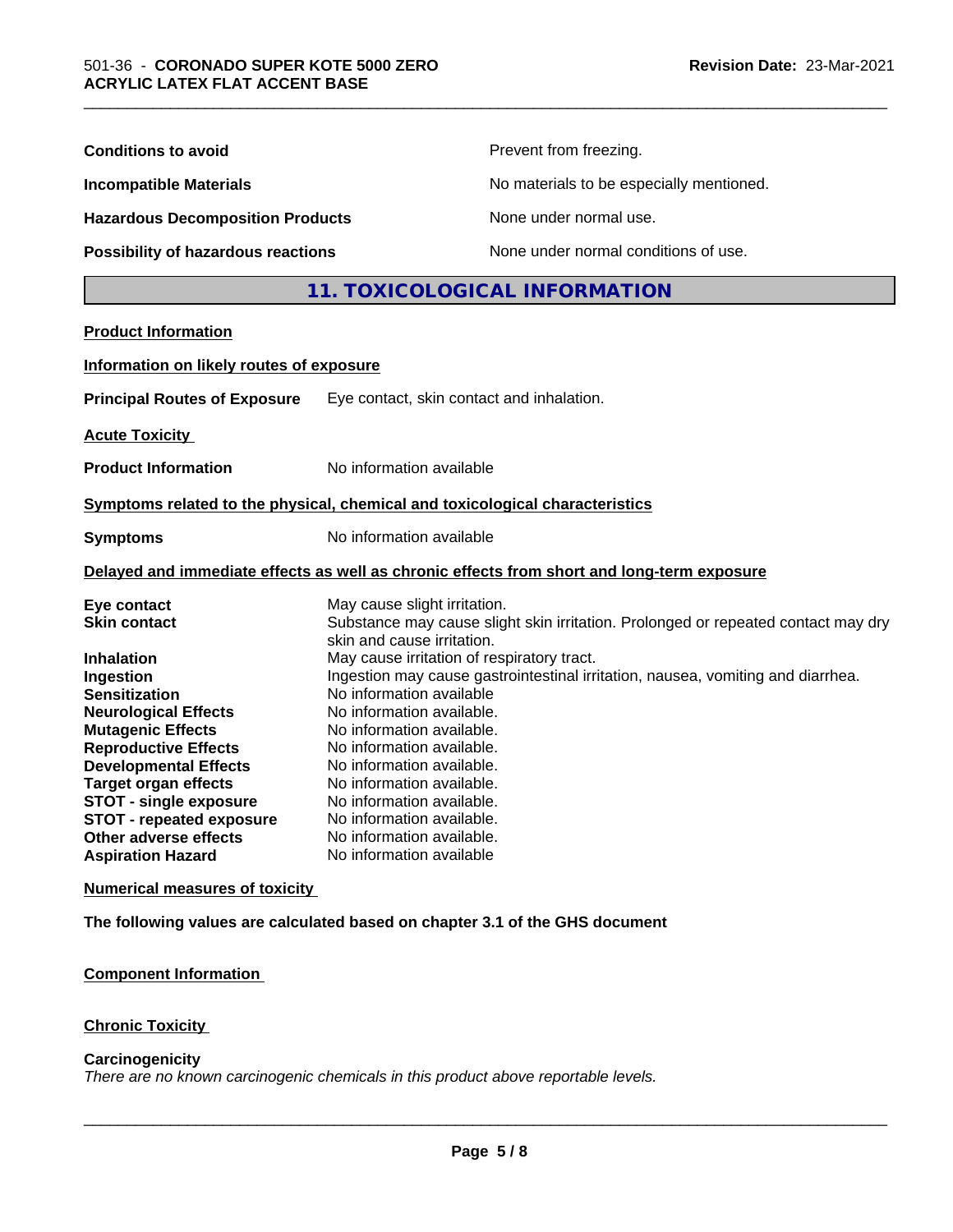# **12. ECOLOGICAL INFORMATION**

\_\_\_\_\_\_\_\_\_\_\_\_\_\_\_\_\_\_\_\_\_\_\_\_\_\_\_\_\_\_\_\_\_\_\_\_\_\_\_\_\_\_\_\_\_\_\_\_\_\_\_\_\_\_\_\_\_\_\_\_\_\_\_\_\_\_\_\_\_\_\_\_\_\_\_\_\_\_\_\_\_\_\_\_\_\_\_\_\_\_\_\_\_

#### **Ecotoxicity Effects**

The environmental impact of this product has not been fully investigated.

#### **Product Information**

#### **Acute Toxicity to Fish** No information available

# **Acute Toxicity to Aquatic Invertebrates**

No information available

#### **Acute Toxicity to Aquatic Plants** No information available

# **Persistence / Degradability**

No information available.

# **Bioaccumulation**

No information available.

#### **Mobility in Environmental Media**

No information available.

#### **Ozone**

No information available

#### **Component Information**

### **Acute Toxicity to Fish**

No information available

#### **Acute Toxicity to Aquatic Invertebrates**

No information available

#### **Acute Toxicity to Aquatic Plants**

No information available

# **13. DISPOSAL CONSIDERATIONS**

```
Waste Disposal Method Dispose of in accordance with federal, state, and local regulations. Local
                     requirements may vary, consult your sanitation department or state-designated
                     environmental protection agency for more disposal options.
```
# **14. TRANSPORT INFORMATION**

**DOT** Not regulated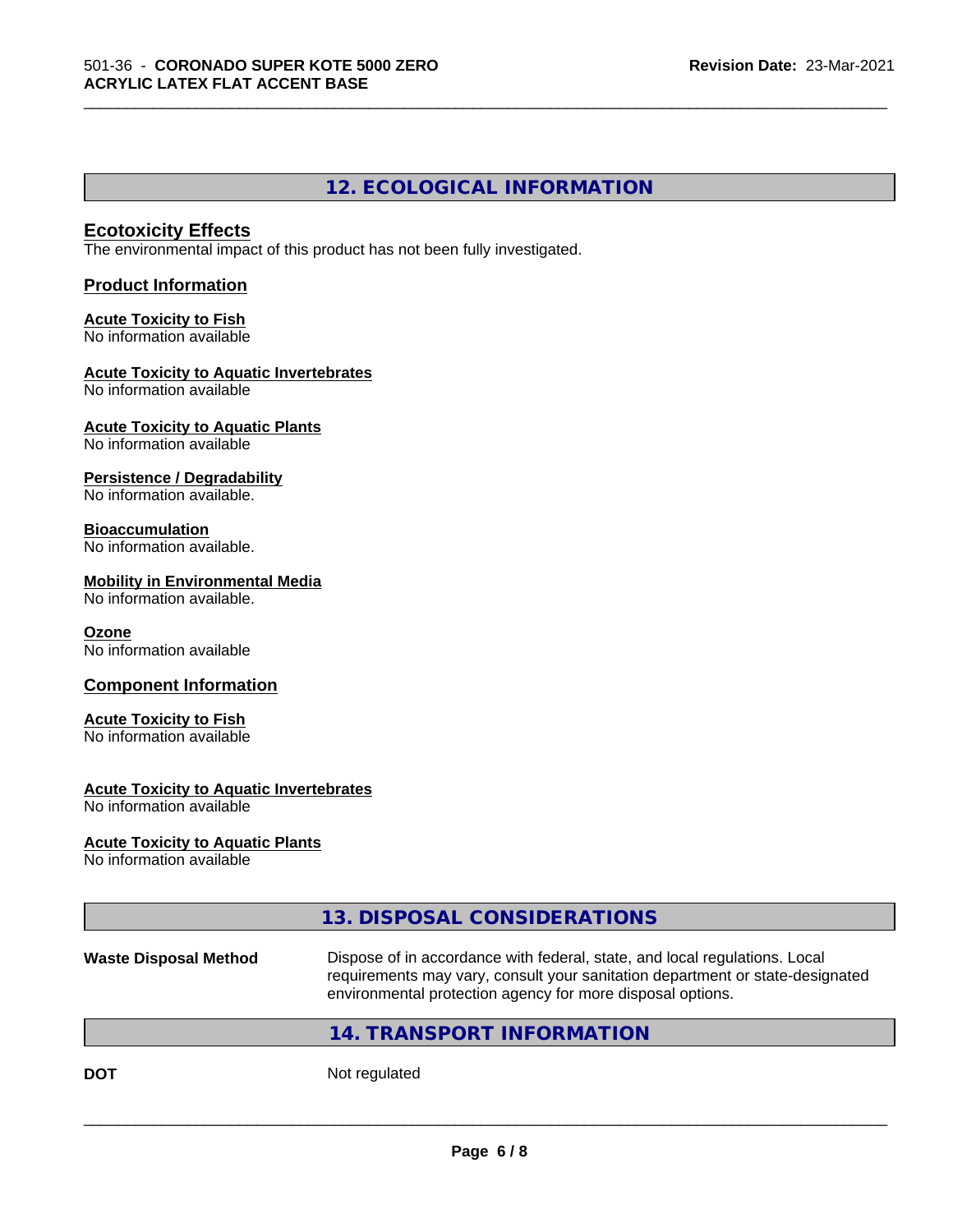| <b>ICAO/IATA</b>                                 | Not regulated                                                                            |
|--------------------------------------------------|------------------------------------------------------------------------------------------|
| <b>IMDG / IMO</b>                                | Not regulated                                                                            |
|                                                  | <b>15. REGULATORY INFORMATION</b>                                                        |
| <b>International Inventories</b>                 |                                                                                          |
| <b>TSCA: United States</b><br><b>DSL: Canada</b> | Yes - All components are listed or exempt.<br>Yes - All components are listed or exempt. |
|                                                  |                                                                                          |

#### **Federal Regulations**

| SARA 311/312 hazardous categorization |    |  |
|---------------------------------------|----|--|
| Acute health hazard                   | Nο |  |
| Chronic Health Hazard                 | No |  |
| Fire hazard                           | No |  |
| Sudden release of pressure hazard     | No |  |
| <b>Reactive Hazard</b>                | No |  |

#### **SARA 313**

Section 313 of Title III of the Superfund Amendments and Reauthorization Act of 1986 (SARA). This product contains a chemical or chemicals which are subject to the reporting requirements of the Act and Title 40 of the Code of Federal Regulations, Part 372:

*None*

#### **Clean Air Act,Section 112 Hazardous Air Pollutants (HAPs) (see 40 CFR 61)**

This product contains the following HAPs:

*None*

# **US State Regulations**

#### **California Proposition 65**

**A WARNING:** Cancer and Reproductive Harm– www.P65warnings.ca.gov

#### **State Right-to-Know**

| нашс                         | . .<br>.<br>. | 'N. |  |
|------------------------------|---------------|-----|--|
| ∟ım∈<br><b>001</b><br>m<br>. |               |     |  |

#### **Legend**

X - Listed